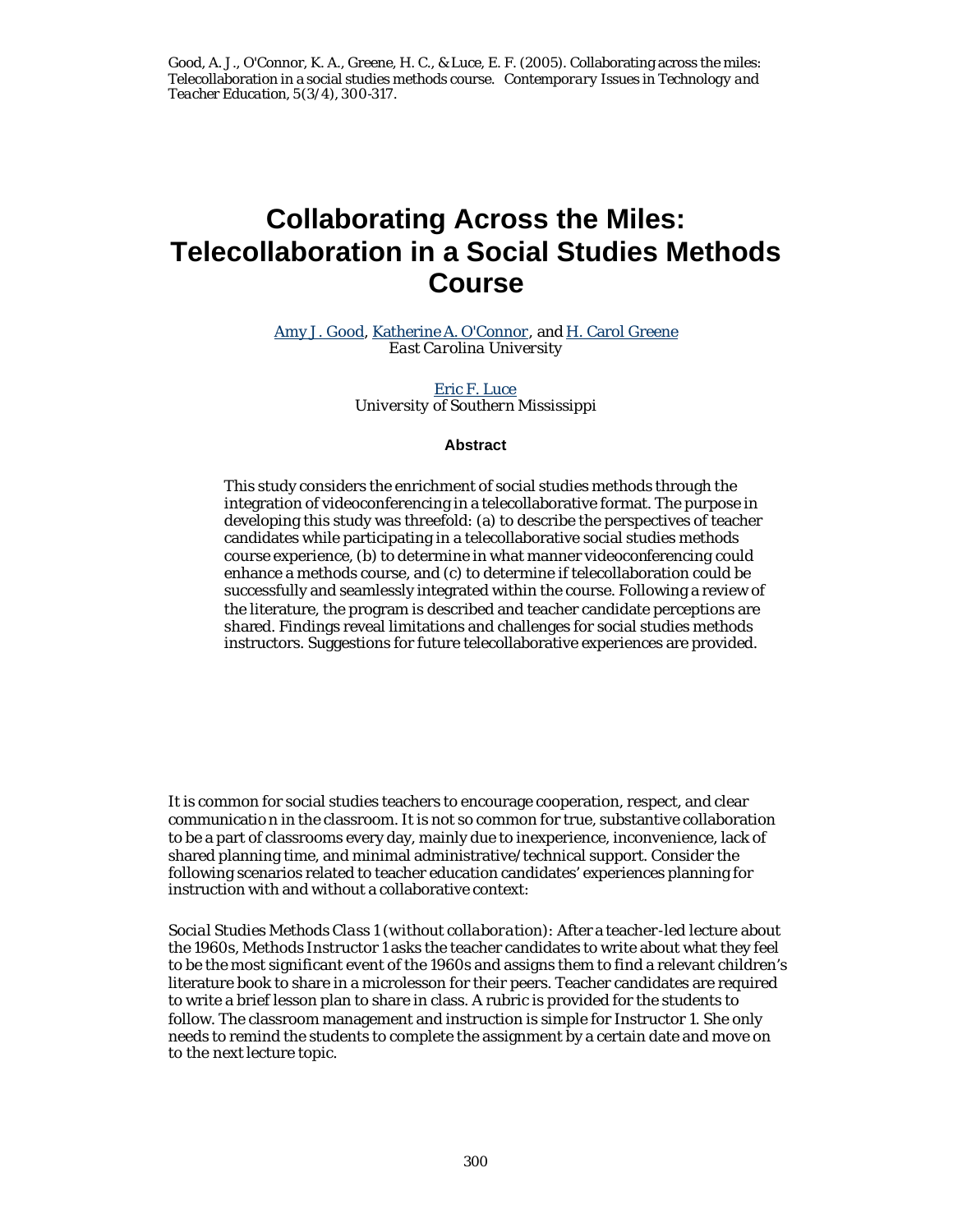*Social Studies Methods Class 2 (with collaboration)*: A similar assignment is given by another methods instructor. Methods Instructor 2 divides her class into teams of four. Each team has the same task—to determine the most significant event in the 1960s. Teams may use primary sources (i.e., letters written by Jackie Robinson to his wife, newspaper articles about the day Martin Luther King, Jr., died). They may consult their epals from Alabama and New York when determining the significance of individual events. After synthesizing and contextualizing the documents and information as a group, the team members are to decide on the most significant event of the 1960s. One written paragraph and a team presentation to the class are required. Teac her candidates in this class must not only deliberate and finally agree on the event, they must also cooperate and make decisions on how to present their information in a mini-lesson for their field placement. Groups must share knowledge, respect differenc es, listen to multiple perspectives, and share resources. Classroom management for this scenario requires training and experience. Methods Instructor 2 is expecting collaboration—a difficult skill.

The first scenario depicts a "traditional" classroom; it is predictable and simple. The students in the first methods classroom did not have to rely on each other, convince one another, or argue a point. Although the term "traditional" is subject to interpretation, it is commonly used to denote a style that favors passive rather than active learning activities and is generally highly teacher centered (Dewey, 1974), not allowing for much collaboration of any kind. Some social studies researchers have raised concerns that far too many social studies methods courses are taught in traditional settings, thus resulting in teacher candidates who are insufficiently prepared for powerful teaching that is challenging, relevant, integrative, and active (Thornton, 2001).

The second scenario depicts a more dynamic classroom. The experience of methods students in the second classroom moves them closer to what the National Council for the Social Studies (NCSS, 1994) described as powerful teaching, in that it is challenging, relevant, integrative, and active. The methods instructor in the second scenario enhanced collaborative opportunities through the use of telecollaboration. This added dimension extended students experience in powerful ways. Unfortunately, most teacher educators lack the requisite skills or experience to utilize and model telecollaborative practice; they may lack access to equipment or may have a fear or anxiety toward technology (Aust, Newberry, O'Brien, & Thomas, 2005). This is particularly problematic when the world is rapidly becoming a technologically linked village (NCSS, 1994) where collaboration (and telecollaboration) can and does occur between diverse groups, anytime, at a low cost, despite geographic separation. This is also problematic given the current globalization trend in social studies and the associated opportunities for student-based collaboration (Parker, 2005).

This research paper chronicles the first year of a telecollaborative experience between two social studies methods courses. A brief description of the program, rationale, and student and teacher perspectives are included. Advice is also offered to those who wish to create a similar experience. Guiding questions for this research project include (a) In what ways can technology enhance elementary education social studies methods courses? and (b) In what ways is it possible for telecollaborative efforts to be successfully and seamlessly integrated within a social studies methods course, while offering sufficient social contact?

As the literature review will show, methods courses receive muc h criticism and have several limitations related to teacher-centered methods and, especially, the lack of technology use and proper integration modeled for teacher candidates; however, methods are still universally regarded as central to the educational enterprise (Thornton, 2001). This study recognizes the potential and importance of methods courses for teacher preparation and considers alternative approaches to educating teacher candidates.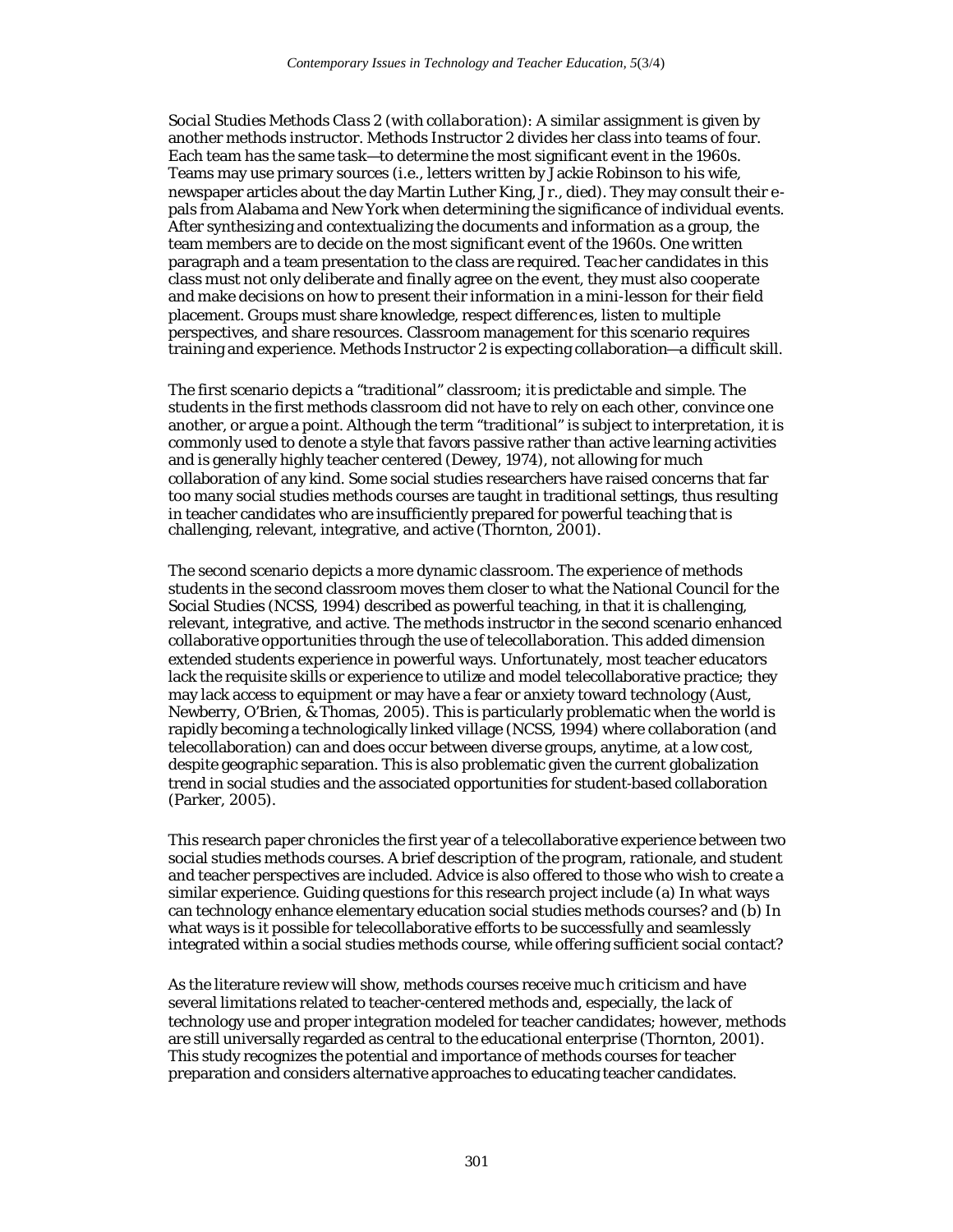Specifically, this study considers telecollaborative videoconferencing in social studies methods courses. Although there may be instruction in teacher education on how to use basic computer products, little or no time is spent in methods courses on how to apply technology to a learning environment (Diem, 2002). Therefore, the purpose in developing this study was threefold: (a) to determine if the use of videoconferencing for telecollaboration extends learning beyond what can normally be accomplished in a social studies methods course, (b) to determine if videoconferencing for telecollaboration can be successfully integrated within a social studies methods course, and (c) to expand on previous work utilizing videoconference capabilities (telecollaboration) in social studies methods (Karran, Berson, & Mason, 2001).

# **Literature Review**

This review examines literature related to the topics of social studies methods instruction, collaboration, telecollaboration, and the proper infusion of technology into social studies methods courses. The review begins with a look at current practices in social studies methods, including the limitations and possibilities of social studies methods courses. Then, literature related to the five principles of proper integration of technology into social studies classes, which underscored this project, is reviewed.

# **Technology-Related Current Practices in Social Studies Methods Courses**

Although many colleges of education require preliminary courses in basic computer literacy, too few education programs have faculty members who are modeling instructional methods that integrate computer technology. Even in programs where technology is encouraged, courses in teacher education are not focused on the purposeful integration of technology in the content area of social studies (Beisser, 1999). In spite of this, professional social studies educators are engaging in dynamic technology-oriented projects. Analysis of current practices reveal methods course assignments including electronic communication, electronic presentations, Web site development, Web site analysis, and multimedia digital projects, but few include videoconference activities.

One example of these current practices includes Lee's (2000) work with Web-based digital historical resources that are now part of preservice social studies students' experiences in learning history and learning how to teach. Other examples include the University of Houston's hypergroups, which are Web-based discussion tools established for any professor wanting to facilitate online discussion outside of class. White (2000) explained how the university has meaningful technology as a primary goal and how the hypergroup discussions were related to social studies education. After participating in these discussions, students indicated they felt a part of a community of learners in their social studies methods course.

Other innovative projects include Knight, Pedersen, and Peters' (2004) use of compressed video to observe field experiences in a methods course. The students ranked this experience not as valuable as anticipated because of technology limitations, but would recommend this type of observation early in the teacher preparation program. Riley and Stern (2001) reported a collaborative Web-supported experience between James Madison University and Auburn University at Montgomery, in which two social studies methods classes completed shared projects, and the instructors concluded that possibilities for this form of instruction in social studies methods was infinite.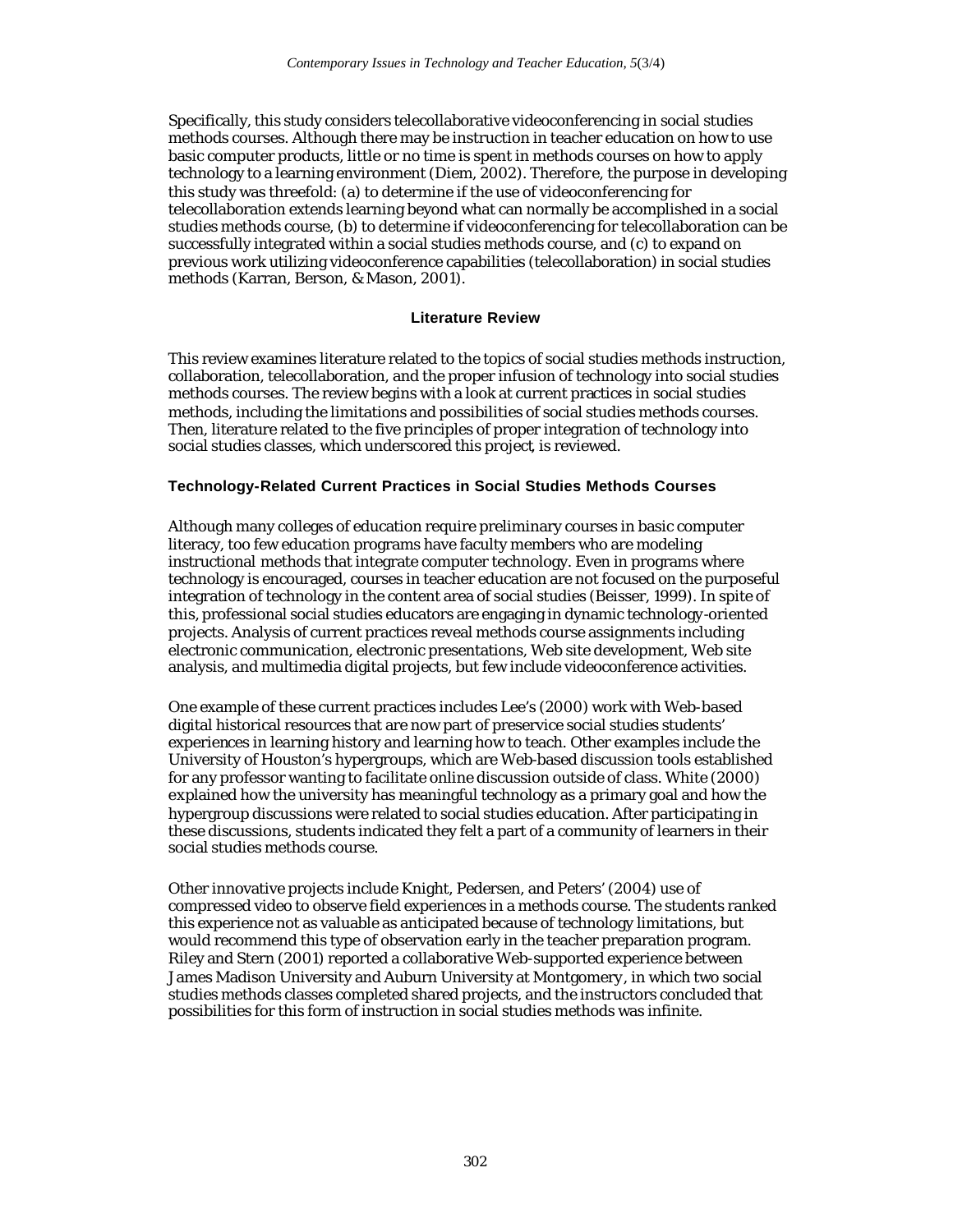Another recent development in tele-education services involves the development of Internet2. The concept of Internet2 developed out of necessity for availability of services and applications on the Internet in higher education. Internet2 has a broadband and fiber-optic infrastructure that can provide quality tele-education services superior to what had traditionally been available. Prior to Internet2, tele-education was found to be cumbersome, time-consuming, and expensive (Karran, Berson, & Mason, 2001). The first preservice teacher education course using Internet2 was conducted between the University of South Florida and the University of Virginia. Instructors jointly taught a social studies methods course, synchronously via videoconferencing systems and electronic whiteboards for 45 minutes each week over the span of 14 weeks. The students also collaborated on a Web-based multimedia teaching case that connected the two classrooms (Mason & Berson, 2000).

Although many instructors of social studies methods courses are using technology to create active and collaborative c lassrooms for their preservice teacher education candidates, this is not happening on a wide scale (Bolick, Berson, Coutts, & Heinecke, 2003). Limitations in technology use in social studies methods classes still exist.

Despite the potential for technology integration in social studies methods courses, the limitations are significant (Diem, 2002; Diem, Fields, & Hernandez, 2003; Owens, 1997). Diem (2002), has suggested seven specific technology integration limitations for social studies methods courses: (a) technology use in the public school may be further along than the university, (b) technology integration is often limited to Internet related tools, (c) little to no time is spent on how to actually apply technology to a learning environment, (d) instruc tional use of technology has been included through student demand rather than through institutional pressures, (e) teacher candidates may know more and have a higher comfort level than the teacher educators in the area of technology, (f) many social studies teachers do not go beyond a cursory use of technology in theirs classrooms, and (g) limited opportunities are provided to learn how to construct and apply technology within lesson frameworks. Considering these limitations, the challenges for social studies teacher education are significant, but potential and possibility does exist.

The limitations reviewed in the literature do not have to discourage technology usage in these courses. Thornton (2001) has found that priority should be given to securing depth and competence in method and that prospective teachers should be familiarized with technology in conjunction with specific subject matter, rather than being required to take a disconnected course such as "technology for teachers." Computer technology can facilitate content learning from carefully designed course goals and objectives that are developed using appropriate technology-based activities and practices (Todd, 1993).

Additionally, preservice teacher candidates can learn to teach the curriculum by using technologies they have observed being modeled in their college classroom. Without influential role models in the methods courses, preservice teacher candidates are deprived of opportunities to extend their technology -related learning and instruction. One possibility for modeling effective instruction includes the use of technology to support collaboration.

#### **Collaboration Defined**

There are four general characteristics of collaborative classrooms: (a) shared knowledge among teachers and students, (b) shared authority among teachers and students, (c) teachers as mediators, and (d) heterogeneous groupings of students (Tinzmann et al., 1990). Tinzmann et al. found that effective communication and collaboration are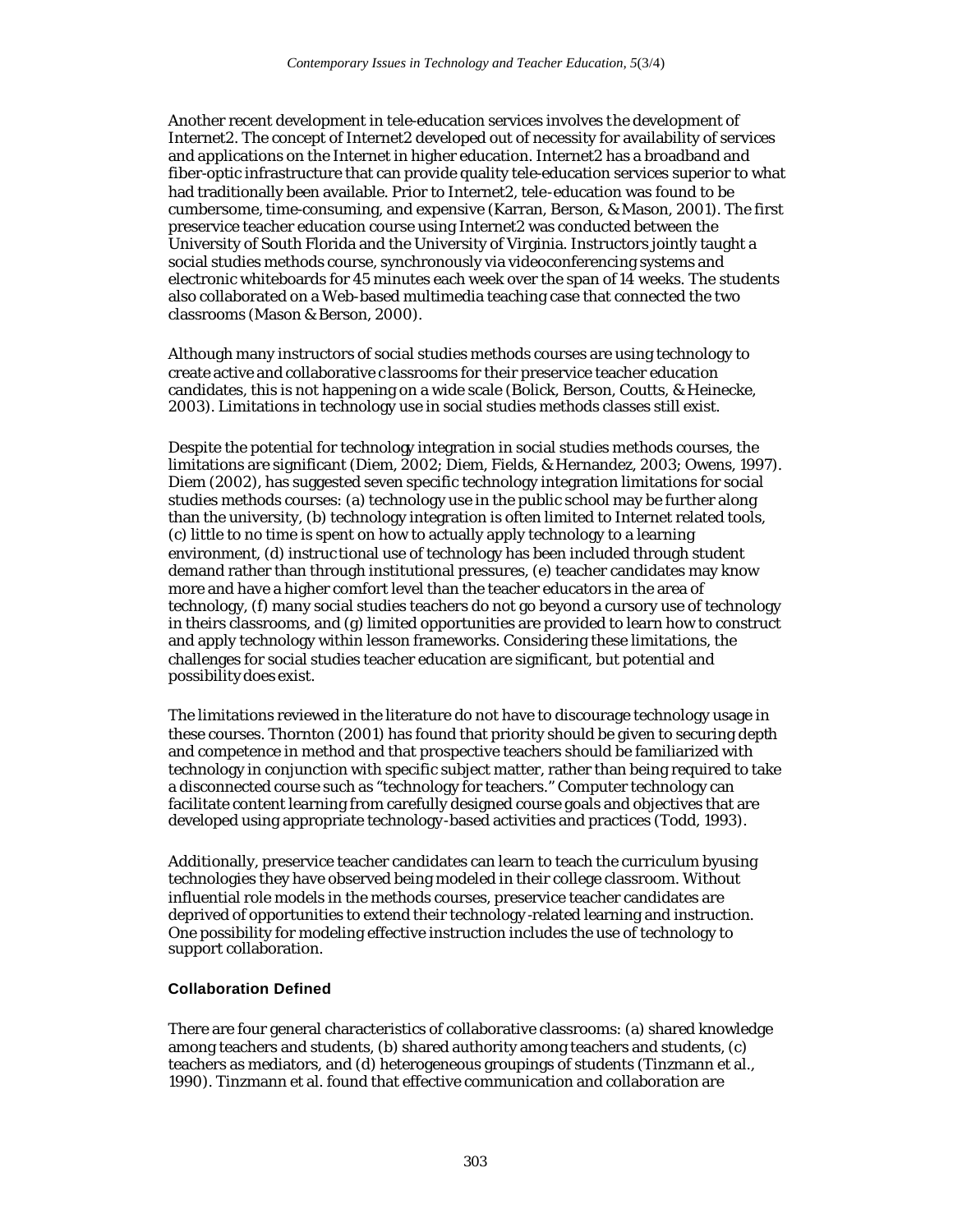essential to becoming a successful learner. It is primarily through dialogue and examining different perspectives that students become knowledgeable, strategic, self-determined, and empathetic. Moreover, involving students in real-world tasks and linking new information to prior knowledge requires effective communication and collaboration among teachers, students, and others.

For the purposes of this research, the researchers define collaboration as effective communication, shared decision-making, and dialogue among all participants, teachers, and students alike (Good, O'Connor, & Luce, 2004). There is risk in any collaborative effort. In the beginning, the collaboration experience can be more about the teachers learning to collaborate than about the students. True and substantive collaboration is difficult. Egos come into play; territorial disputes may occur. Collaborating widens the area of responsibility and opens the experience to the outside world. Collaboration can be scary, similar to taking a risk, and many collaborators have second thoughts, thinking that it would be easier to stay in the same place and experience the world in the same way in which they are accustomed.

There are several projects within social studies methods courses requiring true and substantive collaboration to be modeled for teacher candidates (Dawson & Mason, 2000; Killian & Willhite, 2003; King & Milson, 2002; Kurtts, Hibbard, & Levin, 2005; Riley & Stern, 2001; White, 2000). Specifically, one example of a collaborative effort in a social studies methods course utilized the Milken Educators Virtual Workspace (MEVW), allowing participants to use the Internet to create and participate in a collaborative online community (Wellman, Creedman, & Flores, 2000). The project uses both an onsite institute and an online collaborative environment to help teachers develop technology integrated instructional materials for historical thinking and social understanding. The goal of this project was to explore the use of online collaborative workspaces as a tool for both collaborative work among teachers separated by geographic distance and as a tool for follow-up professional development. Kurtts et al. (2005) reported the successes of a collaborative online problem solving project with preservice general education and special education teac her candidates using cases.

Still others have used videoconferencing to support collaboration within methods courses. This trend has become widely known as telecollaboration. A few examples are discussed next.

# **Telecollaboration in Teacher Education**

According to Harris (2001), telecollaboration is a type of curriculum-based e-learning, essentially online collaboration, in which students are involved in learning activities via electronic communication. Telelearning involves interaction and facilitates the development of dynamic projects with authentic focus. Viable tele-education allows teachers to combine acknowledged learning theory with systematic teaching methods in order to offer imaginative and creative teaching (Karran et al., 2001). Additionally, telecollaborative learning uses telecommunications tools to bring together communities of learners for accomplishing a shared intellectual endeavor without the limits of geographic locales. Teachers and learners connect to the Internet, create their virtual space using meeting software, and communicate just as they would face to face (Lever-Duffy, McDonald, & Mizell, 2003).

Harris (1999) has identified when curriculum-based telecollaboration is most appropriate. It is best when students can be well-served by being exposed to differing opinions, perspectives, beliefs, experiences, and thinking processes. It is best when students have opportunities to compare, contrast, and combine similar information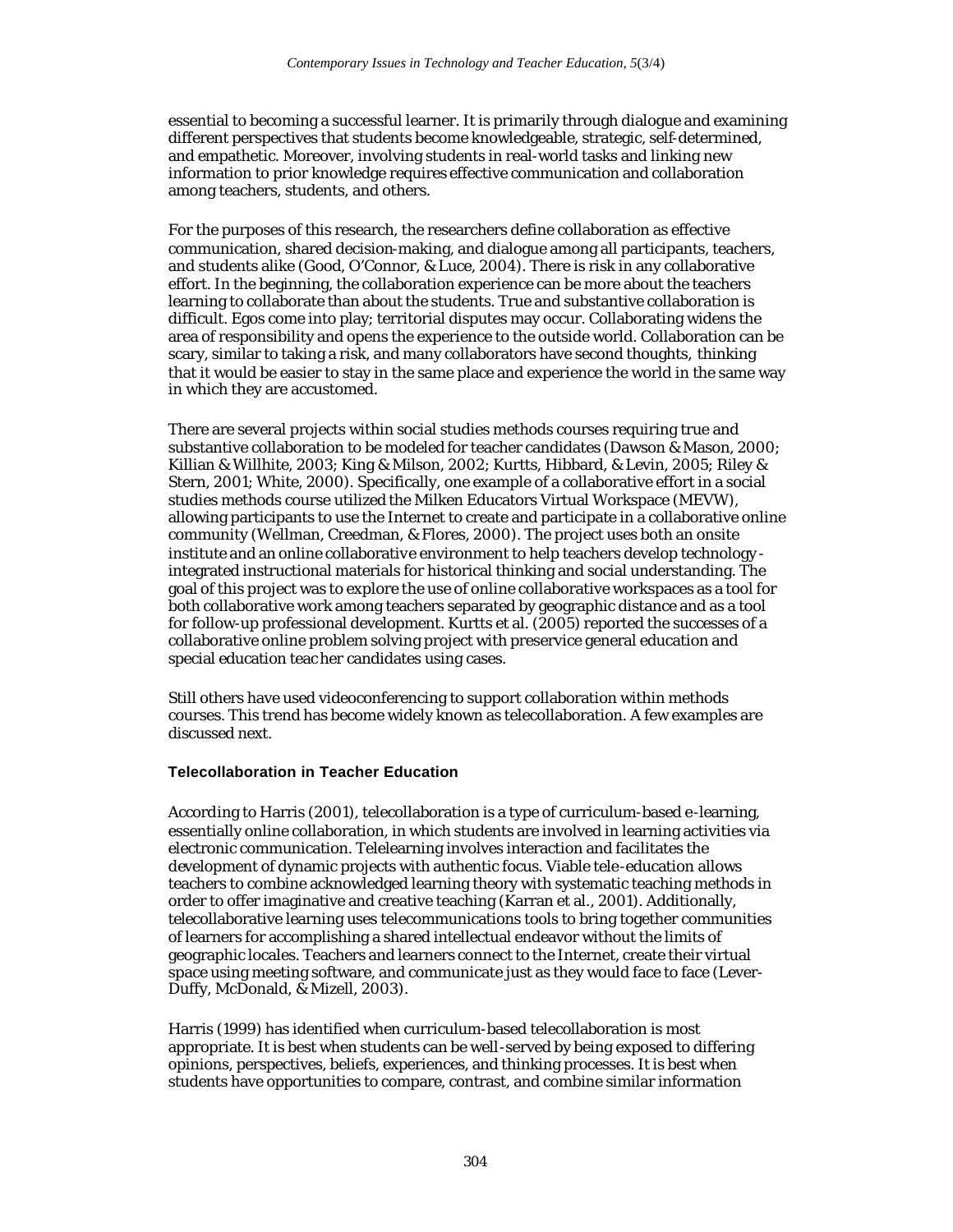collected from various locations. It is also best when the students are communicating with a real audience and when the students are expanding their global awareness. As researchers have experimented with such instructional designs, suggestions for proper implementation have evolved.

# **Proper Infusion of Technology**

Through multiple research efforts, five principles for proper infusion of technology into a social studies curriculum have been developed (Mason et al., 2000). They include (a) In what way does the effort extend learning beyond what would normally be accomplished? (b) In what way is technology introduced in context? (c) In what ways are integrative opportunities included and demonstrated? (d) In what ways is citizenship fostered and developed? (e) In what ways does this experience contribute to future research?

These principles were the common thread underscoring this project. While the instructors were trying to answer whether videoconference technology would enhance or enrich their social studies methods course, these five principles served as a reflective guide. Although the instructors of both methods courses expected the students' perceptions of this project to be positive, they also expected some challenges as with the beginning of any new project. In essence, would telecollaboration enrich the courses?

#### **Method**

# **Setting**

The study was completed in a telecollaborative learning community created between two universities from different geographical regions of the United States. Institution A is located in the mid-Atlantic region, and Institution B is located o n the Gulf. Both universities have rich yet modest histories as teacher training schools and have developed into major research universities. Institution A enrolls nearly 25,000 students, and Institution B enrolls approximately 15,000 students.

# **Participants**

The participants in this study included students enrolled in undergraduate social studies methods courses at these two universities and the instructors of these two courses. The instructors are assistant and associate professors of elementary social studies in their respective College of Education. The students are a mix of traditional and nontraditional students enrolled in the elementary education programs. The course is taken at the end of the undergraduate experience on both campuses. The students were participants in the telecollaborative project in addition to the normal methods course requirements. They were not graded on their responses to the data sources, only on participation in the telecollaborative activities. Institutional Review Board protocol was followed and approval was granted.

#### **Procedures**

This study was guided by the following questions: (a) In what ways can technology enhance elementary education social studies methods courses? and (b) In what ways is it possible for telecollaborative efforts to be successfully and seamlessly integrated within a social studies methods course, while offering sufficient social contact? In order to answer the guiding questions, the following procedures occurred.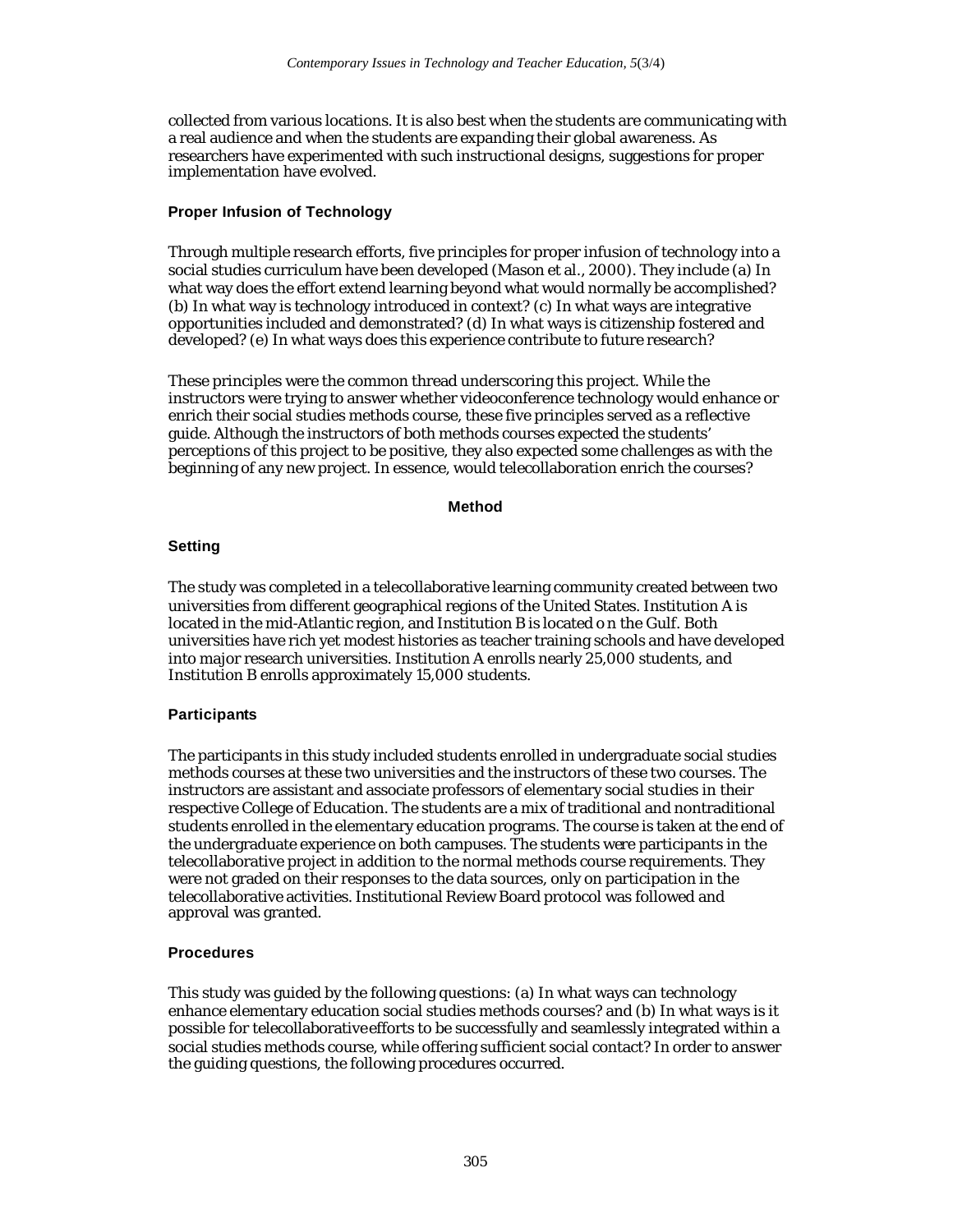Instructors of social studies methods courses at two universities began a telecollaborative partnership between two traditional courses. The program included collaboration and the infusion of technology with a social studies focus. The telecollaborative partnership originated after one of the professors submitted an online letter to the NCSS College and University Faculty Assembly (CUFA) listserv seeking an interested social studies methods professor who shared a common social studies and technology philosophy with a commitment to collaboration.

After the two universities matched teaching times and schedules, many conference calls and emails transpired in order to plan, collaborate, and coordinate similar activities for their syllabi, including electronic pal (e-pal) topics and lesson protocols. Appropriate global classroom labs and equipment were reserved for the specific dates chosen as telecollaboration days. Additionally, considerations were made regarding class size, accessibility of technical support staff, compatibility and availability of telecollaborative equipment, and possible time zone differences.

It was decided there would be four telecollaborative experiences throughout the course of the semester. A topic for each of these experiences was chosen, including (a) discussing personal history artifacts, (b) thinking like a historian, (c) sharing family history projects, and, (d) comparing the two university geographical regions by the means of local and state history (Good et al., 2004).

During the weeks without telecollaborative classes, students communicated via electronic mail as e-pals. In order to model an expanding community design, student e-pal topics included, but were not limited to, introduction and autobiography, family history, local history, state history, discussion of an article, and a unit swap.

The first collaboration required the students to describe a personal history artifact and think like a historian, while making connections with their classmates. Prior to the collaboration, the e -pal protocol required the students to introduce themselves, describe their artifact, and place it in historical context. During the conference, with the help of the document camera, the students shared their artifacts and tried to summarize, contextualize, and infer information regarding each artifact. The instructional purpose of this collaboration was to help students see the relevance of their own life to the social studies.

The next collaborations were related to family history, local history, and state history. The instructional purpose of the family history topic was for the students to experience storytelling, a skill of a social studies professional. The local history collaboration was a more traditional use of the videoconference, involving guest speakers. The state history collaboration allowed for the students to work in groups and share finished projects related to the five themes of geography, similar to what they would share with their own classes in the future. The social atmosphere allowed the students to be exposed to other perspectives of time and history. These activities valued the students' thoughts and ideas, and their experiences were the impetus for future collaborations.

#### **Data Sources**

Data sources included reflective tasks, surveys, and field notes, described as follows:

*Reflective tasks*. The reflective summaries included two open-ended questions the students were asked to complete immediately following each telecollaborative experience. Students received an email from the instructor within 1 hour following the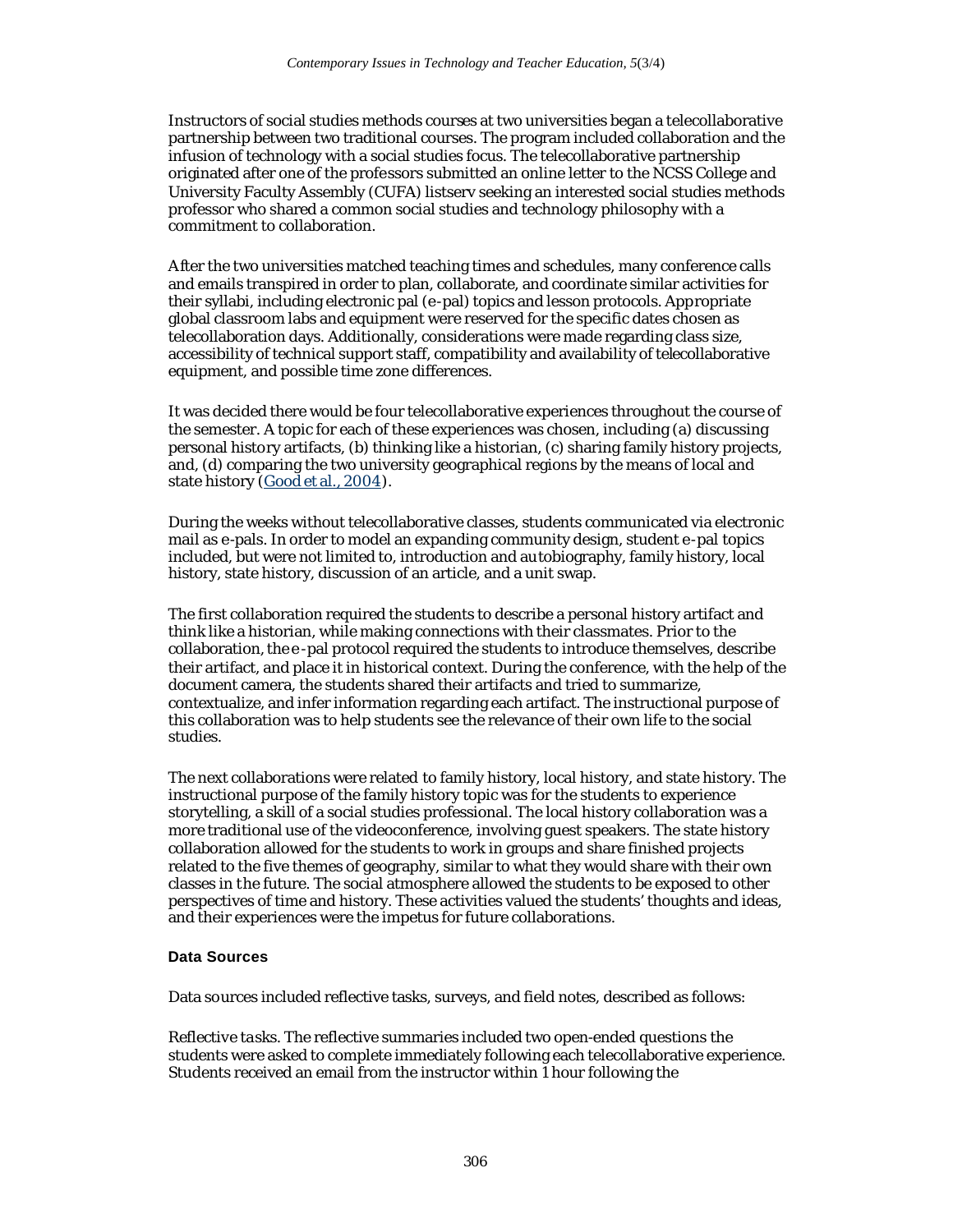telecollaborative hook-up. The email message included a question reflecting on the experience, and the second question elicited changes. Students replied electronically within 24-36 hours allowing additional reflection time before responses were due.

*End-of-course survey*. A six -item open-ended survey was given after the semester-long experience regarding students' perceptions of the collaborative efforts. Students were asked about what they learned and how they thought technology (in particular, telecollaboration) could enrich social studies in higher education and during social studies instruction at the elementary school level. Students were also asked about successes and downfalls associated with the telecollaborative hook-ups, including the pedagogy and content.

*Tele-Education Survey*. A second survey, the Tele-Education Survey, was distributed to the students after each hook-up throughout the semester. The questions on this survey related to the immediate telecollaborative experience in which the students had just participated. The Tele-Education Survey includes a Likert scale related to the logistics of the videoconferencing experience and examined satisfaction with the performance of the hardware and the quality of the videoconference equipment, as well as the overall videoconference presentation. This survey was developed by the technology support staff at Institution A and is utilized for any and all videoconference experience in the College of Education.

*Field notes*. The researchers took field notes that focused on the logistics, as well as the challenges and benefits, of implementing the telecollaborative hook-ups and the collaborative activities in the social studies methods course. Additionally, an e -trail of electronic mail correspondence among the researchers was tracked.

Each data source was intended to provide a rich source of information on the participants' experiences with telecollaboration and the telecollaborative experience. The questions from the reflective tasks and surveys were derived from participation in a similar collaborative experience between the University of Virginia and the University of South Florida (Mason & Berson, 2000).

# **Data Analysis**

Content from the end-of-course surveys, reflective tasks, and field notes were analyzed using qualitative approaches. Early categories emerged related to the research questions. While these categories are a helpful organizational tool in conducting the analysis, it is important to allow unexpected patterns in the data to be represented by developing new categories as they appear in each data source. Further levels of analysis accomplished this. The constant-comparative method was used to analyze the survey responses in order to locate themes in the overall data patterns (Glaser & Straus, 1967; Merriam, 1998). Descriptive statistics, means only, were used to analyze the tele-education surveys.

Through the use of these data sources, a rich description of how the preservice educators and the course instructors gained insight into this social studies methods course design was revealed. The data collected from this study are largely descriptive and exploratory in nature. Data were reviewed in attempts to identify ways the videoconferencing technology may enhance social studies methods courses while being seamlessly integrated. The findings allow the instructors to advise others wishing to attempt this instructional design. This study did not include a precollaboration survey instrument; however, the themes and descriptions revealed shaped the study and guided the development of a precollaboration survey used the following semester.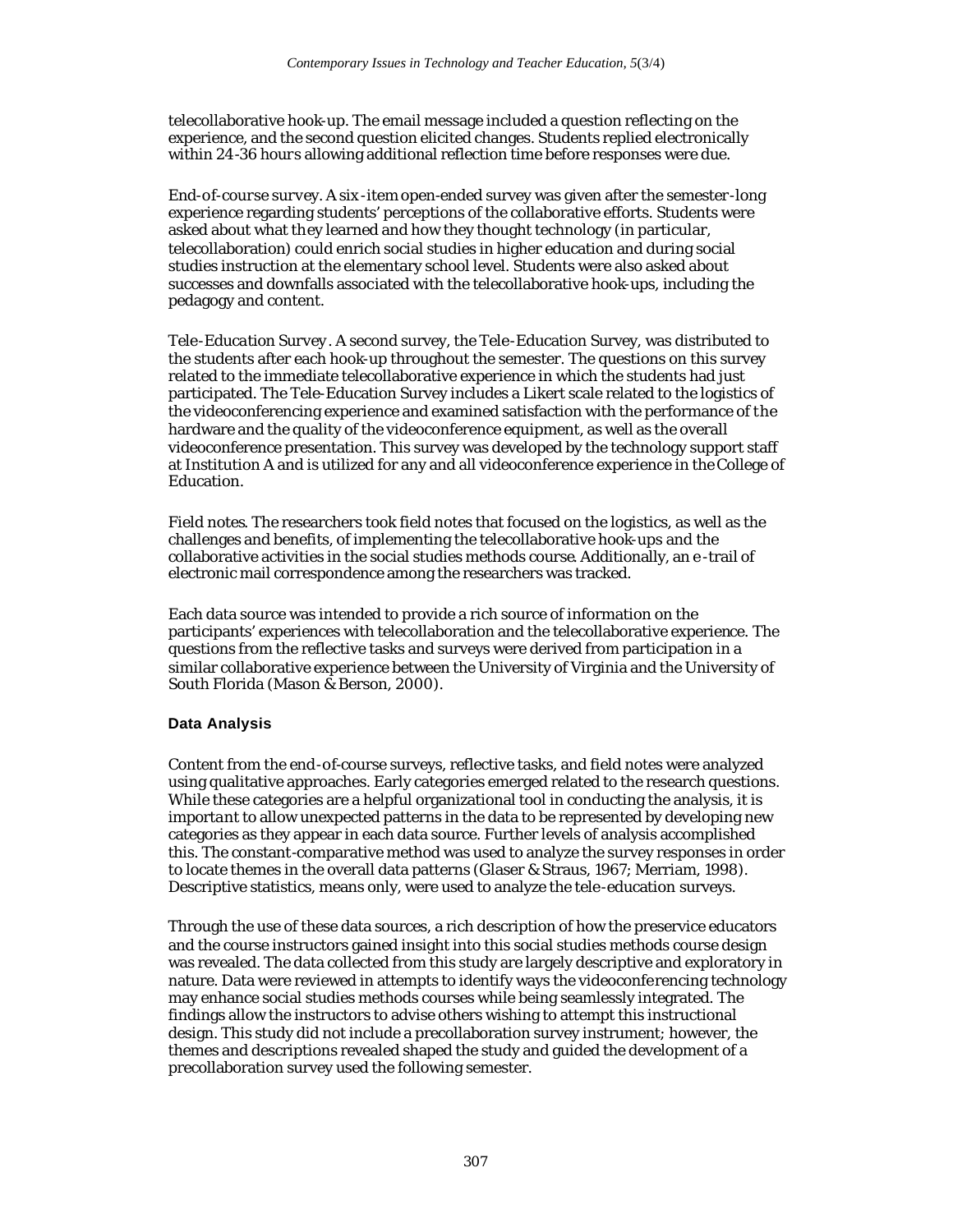# **Findings**

The findings from this study examine the experiences of preservice student candidates from Institution A while participating in a telecollaborative experience with Institution B. The data sources were reviewed and changed for data collection in subsequent semesters. Data sources were examined, and themes emerged related to content learning, pedagogical learning, and powerful learning. These themes are discussed in the following section, as well as the implementation of telecollaboration, specifically, the successes and challenges encountered during the telecollaborative partnership.

# **Enriching the Social Studies Methods**

Analysis of the data sources revealed that the social studies course, as well as the preservice teachers' learning, was enhanced in several ways. Preservice teachers commented that they learned more about content and pedagogy. Additio nally, their comments indicated that they experienced the kind of powerful social studies learning the NCSS encourages.

*Content learning in telecollaborative contexts*. When asked on the final survey what they learned about social studies during the techno logy-infused methods section, 17 of the 18 preservice teacher candidates mentioned learning about another location, specifically the telecollaborative's partner state. Similarly, on the reflective tasks, learning about the telecollaborative partner's state was the most popular response. Specifically, they reported learning about the geography (i.e., types of land, soil compositions, surrounding water, regions), state history facts, the culture (i.e., traditions, social customs, types of restaurants), and state information including elderhostels, people, the environment, and occupations. As one preservice teacher commented, "I honestly knew nothing about this state before we had the telecollaboration hook-ups.… Now that I have learned that there is so much history there, my fiancé and I are talking about planning a trip there." Another preservice teacher candidate stated, "I think the relationship was a success because it allowed us to see the different aspects of life in another state. It also lets us venture out from home, into another part of our country without leaving."

Ten out of 18, or 56%, of the preservice teacher candidates mentioned learning about their own state's history. Participants reported learning facts, geographic regions, local histories, culture, social customs, and occupations in their home state and cited it as new learned content. Likewise, the reflective task responses yielded similar results. Learning about their home state was the second most frequently mentioned social studies content item.

*Pedagogical learning in telecollaborative contexts*. All of the preservice teacher candidates thought that technology could enhance social studies instruction in elementary schools. They mentioned using other types of technology in addition to telecollaborative hook-ups, such as laptops, overhead projectors, digital cameras, and PowerPoint. One preservice teacher stated that participating in a telecollaborative experience with someone overseas could be beneficial to elementary students because telecollaboration, "gives [students] the chance to ask questions and form a one-on-one relationship" with people from other environments and cultures.

Another preservice teacher candidate described using technology in order to tour places such as the White House in Washington, DC, and the Biltmore Estate in Asheville, North Carolina, with children. Two issues that reoccurred about technology in elementary classrooms were teacher training and the status of current social studies programs.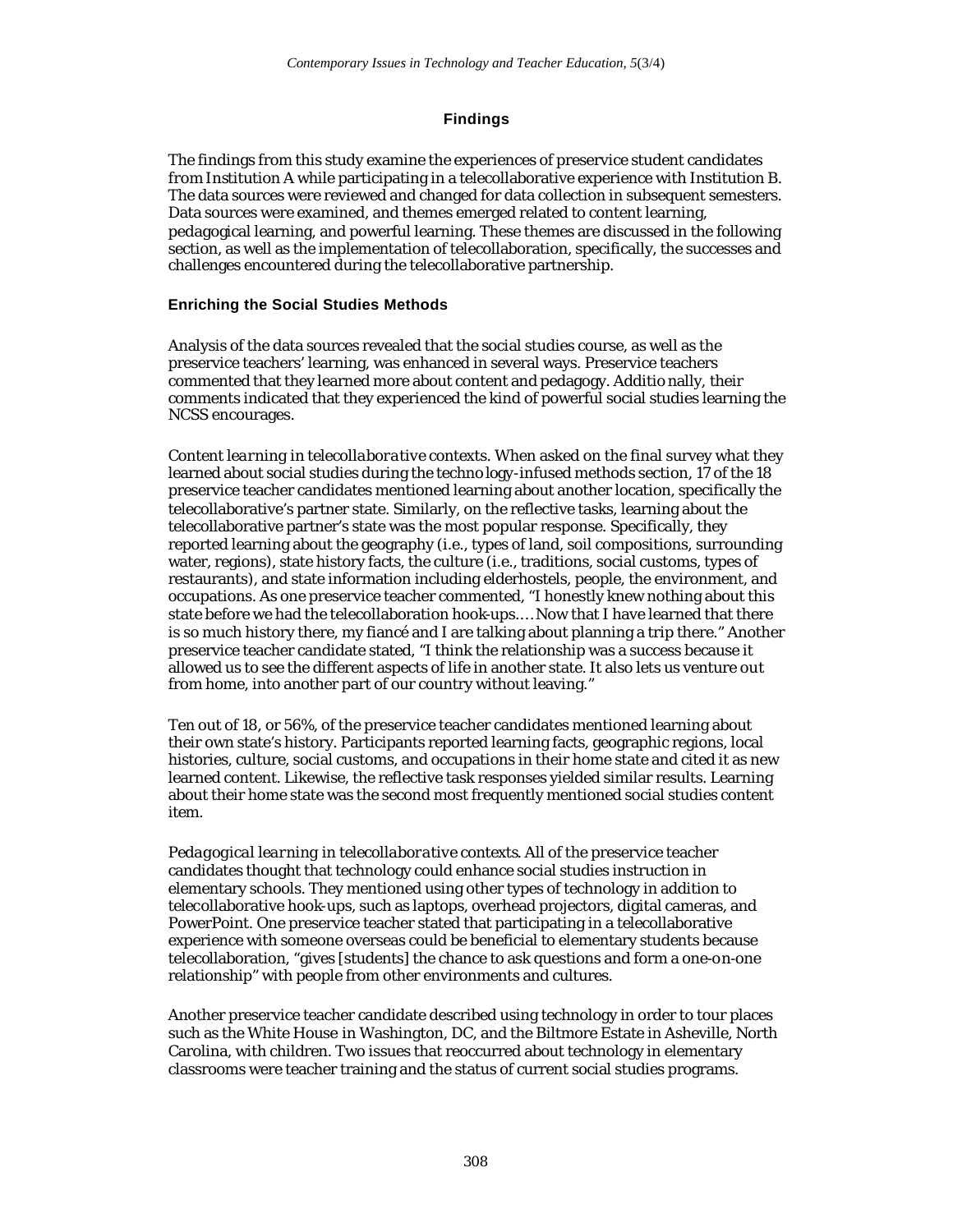"There must already be an effective social studies program existing in the classroom for technology to work as it is intended….Also, the teachers must be trained and knowledgeable in technology," summarized one teacher candidate.

As the instructors reflected on the likelihood of offering this section of social studies methods again, the preservice teacher candidates were asked about their views on the matter. Sixteen of the 18 participants in the telecollaboration said they would recommend the technology-infused section of social studies methods to a friend. The remaining two said they were not sure. Those who would recommend the course said that telecollaborative activities were "innovative," "interesting," and "fun." Half of teacher candidates stated that they benefited from seeing technology use modeled in their methods courses, as well as from learning about "ways to use technology with children in the future." One preservice teacher candidate remarked, "I think it was a success because it helped us see what we could possibly do with our own students." This technology use was modeled for preservice teacher candidates in the hopes of motivating students to utilize appropriate technologies in their own classrooms of the future.

*Powerful learning in telecollaborative contexts*. Powerful teaching creates powerful learning. Mason et al. (2000) described powerful teaching as going beyond what would normally be accomplished, using technology in context, having integrative opportunities demonstrated, and fostering citizenship. The technology -infused course described in this study provided preservice teacher candidates an opportunity to experience powerful learning.

When the preservice teacher candidates reflected on whether technology could enhance social studies instruction in higher educ ation, the response was overwhelmingly positive with each participant agreeing that it could. Again and again technology was mentioned, in particular telecollaboration, as needing to have a clear purpose in the instruction. Preservice teacher candidates said that activities used for hook-ups need to be wellplanned and researched. "I don't think [our hook-ups] would have worked if you just sat us in front of the screen and told us to talk about state history." Another teacher candidate suggested that working on one group task together, instead of trading information, would be another way to augment telecollaboration experiences. Repeatedly, preservice teacher candidates stated that using technology in higher education classrooms was more engaging than lectures and long exams. One preservice teacher candidate stated, "With technology infused into the course, the learning happens naturally."

The preservice teacher candidates also commented that telecollaboration hook-ups went beyond lectures, tests, and textbooks. One participant remarked, "I would definitely recommend it to anyone. This course was a breath of fresh air. It goes beyond the ordinary lecture and chapter tests." Furthermore, another teacher candidate commented that the telecollaboration experience was "better than sitting in class hearing the professor talk about how technology can be integrated into the classroom." Finally, those preservice teacher candidates who would recommend this course to a friend mentioned that after taking the course they were more comfortable with technology and enjoyed learning about a current use of technology.

On the other hand, the two preservice teacher candidates who were unsure about recommending this technology -infused course to a friend noted that they enjoyed the biweekly face-to-face activities with their classmates, and they did not want to give up this face-to-face time for telecollaboration hook-up days. "I think it was a cool idea; however, I also think we could have learned all that stuff in a shorter amount of time," stated one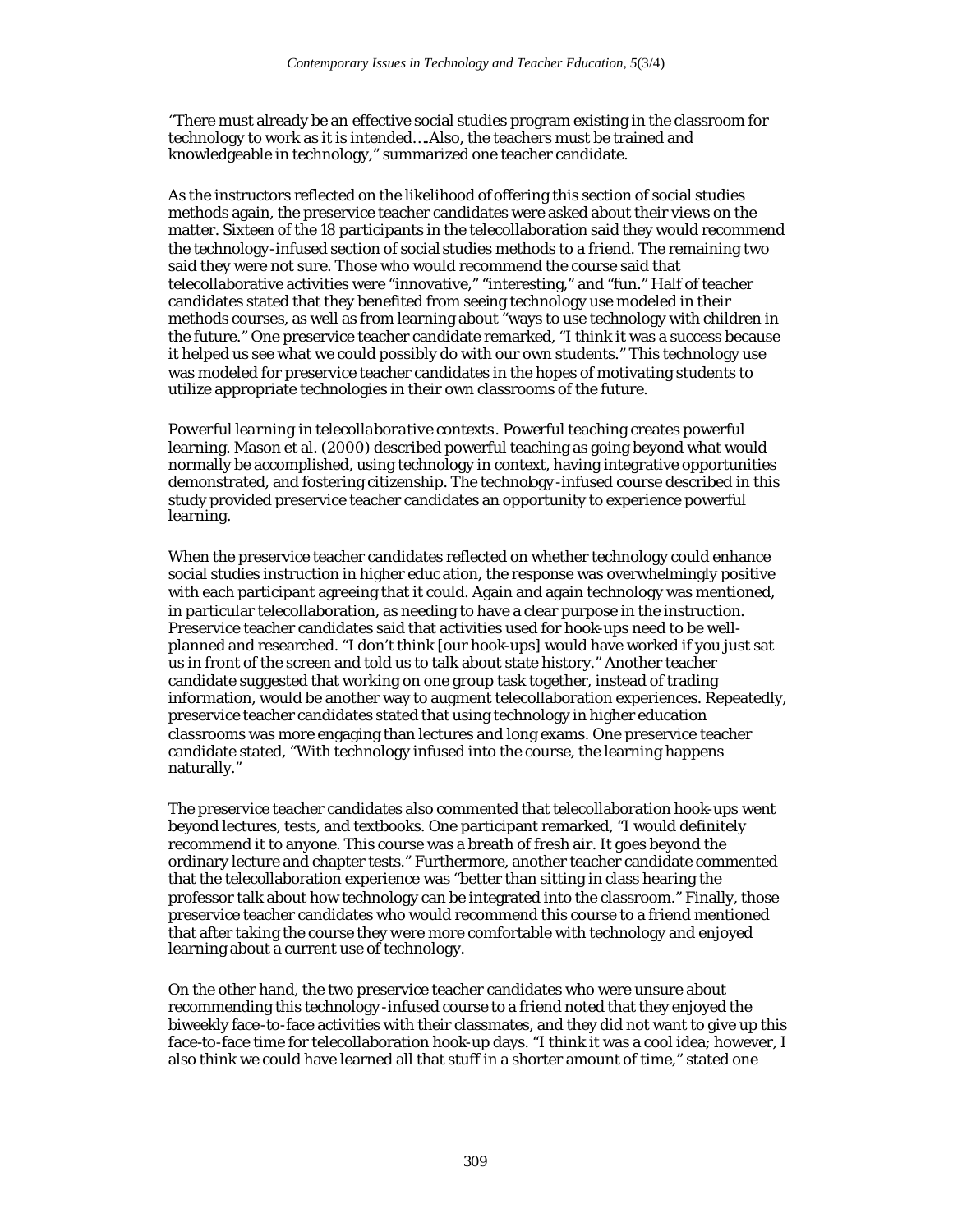preservice teacher. Another participant noted, "Even though I enjoyed the telecollaborations, I enjoyed the class time a whole lot more."

# **Implementing Telecollaboration**

The instructors were constantly reflecting on their own beliefs regarding what the social studies professional requires. This constant reflection drives this study of technology integration. On a quest to model proper use of technology to the students and to help prepare teachers to integrate technology into content areas to advance student learning (Cooper & Bull, 1997) while aiming for seamless integration, the instructors felt the technology was, for the most part, "sitting in the background of the classroom, behind the content" (Mason et al., 2000). The instructors strived not to use technology for the sake of meeting a technology standard requirement, but rather to implement it hand-in-hand with other instructional strategies.

*Implementation successes in telecollaborative contexts*. Preservice teacher candidates cited the telecollaborative experience as a success because it enabled them to become more comfortable with technology, to write to e-pals, to learn new ideas for their future classrooms, to form long-distance relationships, and to experience relevant and organized hook-ups. Likewise, the instructors' perspectives throughout this study revealed agreement with Heafner (2004), who stated that "effective technology integration offers opportunities to enhance social studies instruction and to increase student motivation, while preparing students with the knowledge, skills, and values necessary to become good citizens, which are the fundamental goals of the social studies" (p. 49). The nature of the social studies classroom lends itself well to any attempts to provide a stage for deliberation, discussion, and cooperation.

On the last collaboration date, two local history experts participated in the discussion about community. Preservice teacher candidates frequently asked questions of the guest speaker panel, and they later commented about how much they had learned. A lot of information was "unearthed" at this session. The participants' reflective summaries recommended that the panel discussion transpire in an earlier hook-up when family and local history are covered since both men spoke about their personal histories and their local cities. Another success documented is the fact that the preservice teacher candidates requested more of an "active" communication role for the future collaboration.

The telecollaborative setting proved to be similar to that of a regular classroom. Successes continued to be noted in the instructors' field notes, as the technology seemed to "disappear" while the participants became engaged in the instruction and learning. Because the instructors are comfortable in a regular classroom setting, such use of this particular technology can occur with ease. For an outside observer of this class, it would probably seem effortless and close to traditional learning design. The professors and preservice teacher candidates could appear comfortable with the technology because of the cooperating support staff at each university. The instructors did not need to "produce the show," as the technology support services at both universities are so comprehensive. Similar to the participants, successful moments of implementation occurred when the professors reached the point of not feeling like TV hosts or news correspondents, but rather, simply teachers.

*Implementation challenges in telecollaborative contexts*. Several preservice teacher candidates who cited successes also pointed out some incidents when the telecollaboration hook-ups were not successful. These included when e -pals did not return emails, when the sound during hook-ups was inaudible, when the hook-ups lasted longer than 75 minutes, and when the time interval between hook-ups was more than 3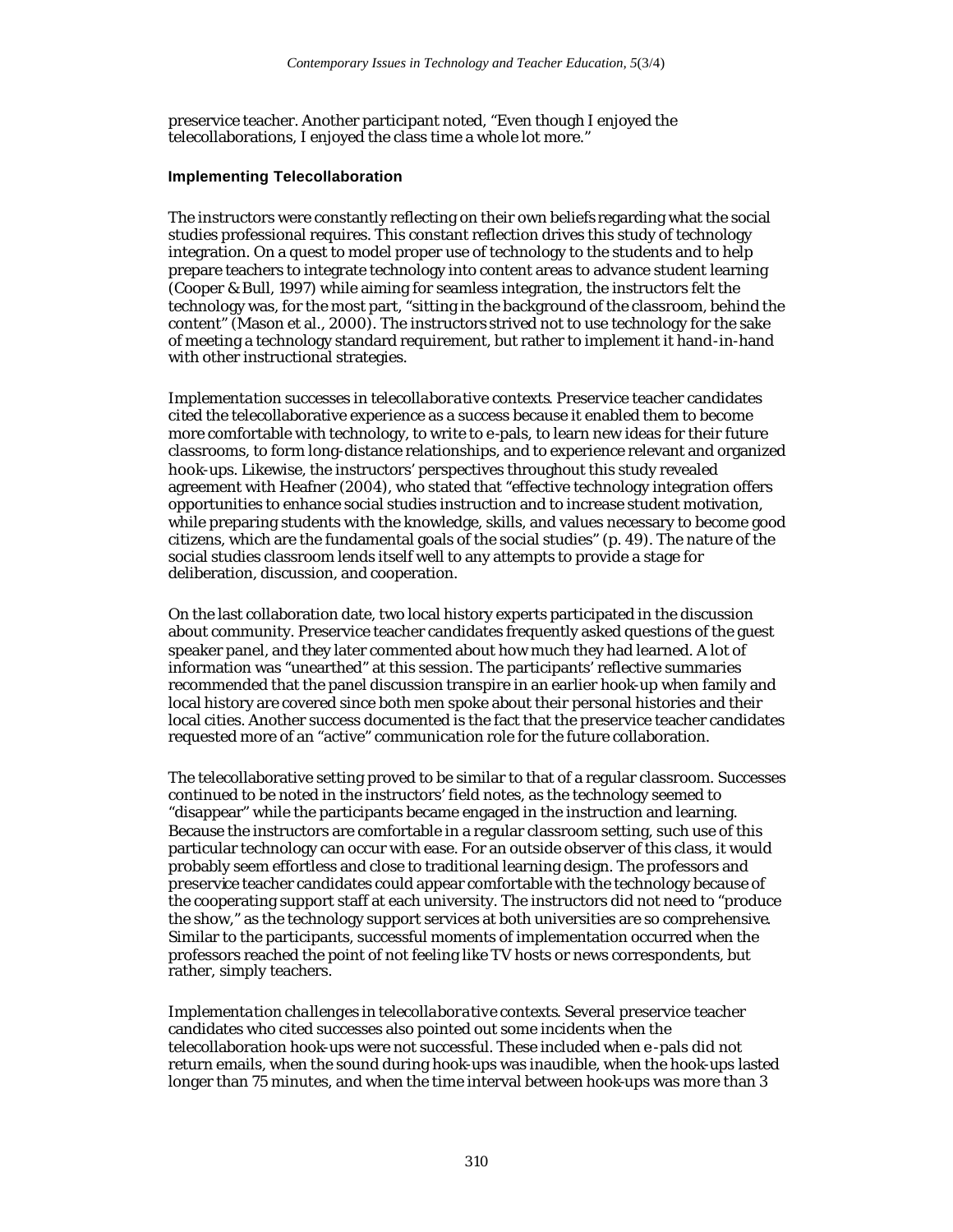weeks. A teacher candidate made the following comment in regard to the few technical problems: "Sometimes we couldn't hear our classmates or vice versa, but these technology problems were nothing compared to the success of the telecollaboration as a whole."

Students were also asked to complete a Tele-Education Survey following each telecollaborative meeting. The survey contained four Likert scale type questions regarding the technology. Students were asked about the videoconference audio, the picture quality, the overall quality, and the overall presentation. Answer choices were as follows:

- 1. Not effective: I could not follow the presentation or class instruction and/or participate in class.
- 2. Acceptable: I was able to follow the presentation or instruction and participate with some difficulty.
- 3. Good: I could follow the presentation or instruction and participate in the class. The majority of the responses included "3" for each question.

The audio and video/picture had lower means versus the overall presentation and overall videoconference activities means. The researchers realized that there was not enough variability in the results of this Likert scale questionnaire to run any statistical analysis tests. They also recognized that this particular survey instrument, given to all classes using videoconferencing equipment in the College of Education, was generic and was limited only to having a technical focus.

During the first and second hook-up sessions, one professor provided an agenda in hopes of avoiding "dead air time." Regrettably, the contrary occurred. Instead of avoiding uneasiness and silence, having an agenda promoted it because the preservice teacher candidates were too worried about following the order of events on the agenda to concentrate on becoming comfortable with this new form of collaboration. Having an agenda actually served to stifle the discussion. After reading the reflective tasks, the agendas were abandoned.

Preservice teacher candidates also requested a bigger role in the telecollaboration. By the third hook-up, several participants mentioned wanting to facilitate a hook-up. While the researchers in this study never had a preservice teacher candidate completely facilitate and "drive" the technology, it is a possibility that will be welcomed in the future.

Another reoccurring issue was the lack of participation by their e-pals. Comments about this helped the professors realize that although communicating with e-pals was a separate ongoing activity that occurred during weeks that hook-ups did not occur, e -pal situations did impact preservice teacher candidates' perceptions and attitudes on the telecollaboration hook-up weeks. A stronger e -pal protocol would have made for a more effective experience for the preservice teacher candidates. The researchers need to consider the e-pal and telecollaboration connection further.

Equally challenging was finding the time for communication. Throughout the semester, the professors also gained insight on the importance of collaborating among themselves. Collaborative planning is crucial to the design and it directly affects the course delivery. Outlining each telecollaboration lesson, even before the semester began, was crucial. Preservice teacher candidates knew what to expect and the professors felt more prepared.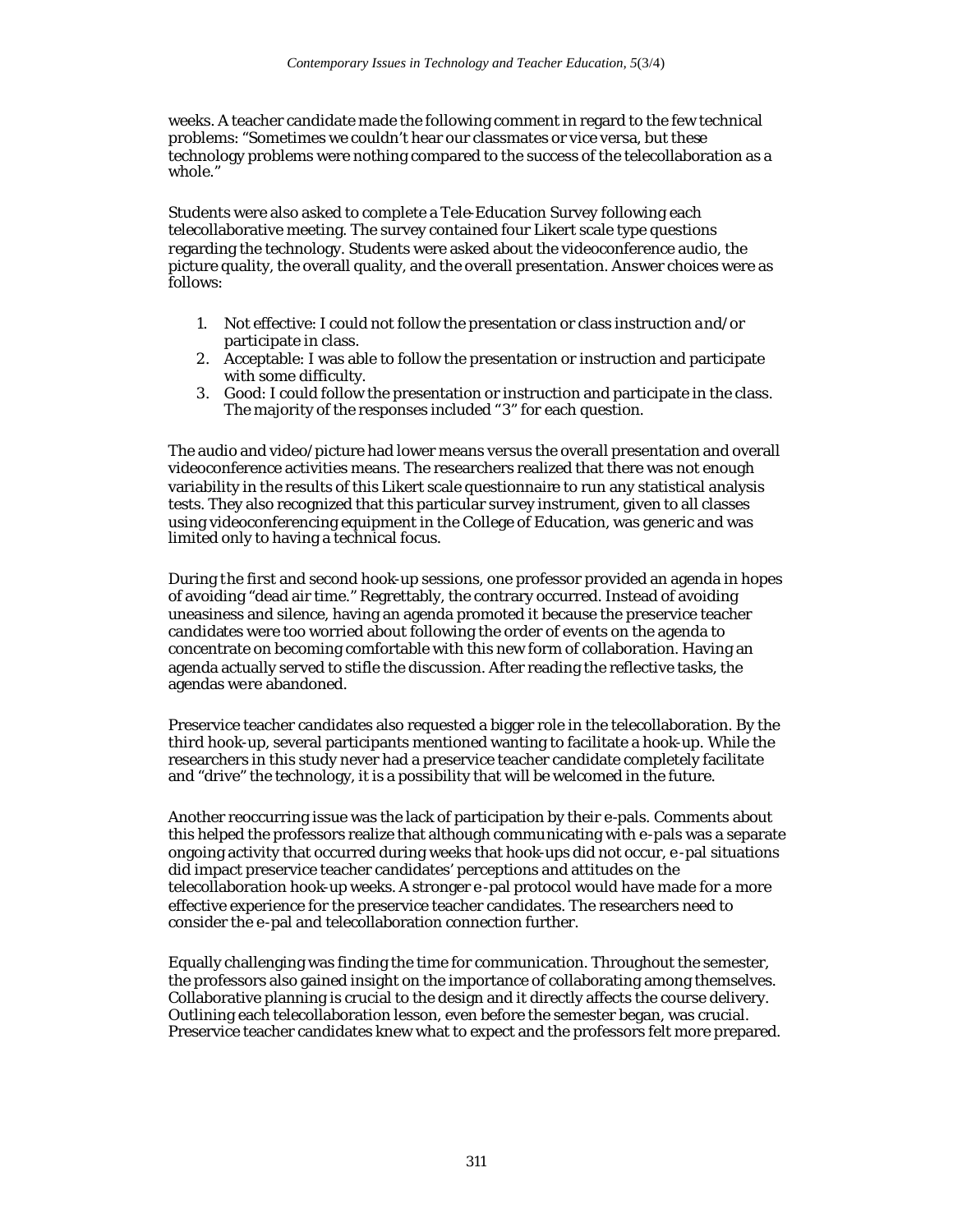# **Conclusions and Implications**

Analysis of the surveys, reflections, and field notes revealed that this technology integration has both limitations and benefits. Each is discussed next and is followed by suggestions for implementation for others who may wish to attempt such an instructional design.

# **Conclusions**

Limitations include the potential difficulty of using technology, the comfort level of the participants, and a possible lack of social interaction. Participation is time-consuming and requires efficient technology support. Telecollaboration is not for those with limited technology skills or technology support, because technology glitches can seriously affect the quality of the experience. Additionally, all participants must be comfortable being on a television screen in order to effectively and adequately participate. Finally, unless preservice teacher candidates participate in social activities outside of scheduled class time, there may be a lack of sufficient social interaction.

Data did reveal benefits of a telecollaborative class. Some benefits included the preservice teacher candidates' exposure to different perspectives from locations outside o f their community while in the familiar comfort of their room, a classroom just like any other. The preservice teacher candidates were able to observe actively their instructors modeling infusion of technology. They collaborated with other future social studies professionals, and certain telecollaborative activities allowed them to have firsthand accounts of life in another region of the country. Another benefit is that the technology allowed for sharing of resources, guest speakers, and the modeling of collaboration between course instructors and preservice teacher candidates in real time.

#### **Implications for Implementation**

Table 1 offers suggestions for those interested in attempting a technology -infused course. These suggestions were developed from the researchers' experiences with implementing the technology and through a thorough analysis of the data sources.

The goal of this telecollaborative endeavor was to enrich the educational experience using collaboration technology, with the emphasis being on collaboration within the social studies content area. The goal of the research was to discover ways technology could enhance a social studies methods course. Specifically, the researchers wondered if telecollaboration could be successfully and seamlessly integrated into their courses. Professors modeled the practical use of technology during these courses to help preservice teachers see firsthand the possibilities of seamless technology integration. Instructors planned in advance to avoid the "talking head syndrome" commonly experienced in teleconferencing, where it seems the participants are merely watching a video or television program. In the beginning of the telecollaborative experience, the instructors and preservice teacher candidates required time and experience to go beyond merely focusing on the technology to focusing on learning. By the end of the experience, the preservice teacher candidates were aware of and had learned to consider the seemingly endless possibilities that technology-infused classrooms offer for pedagogy, content instruction, and collaboration.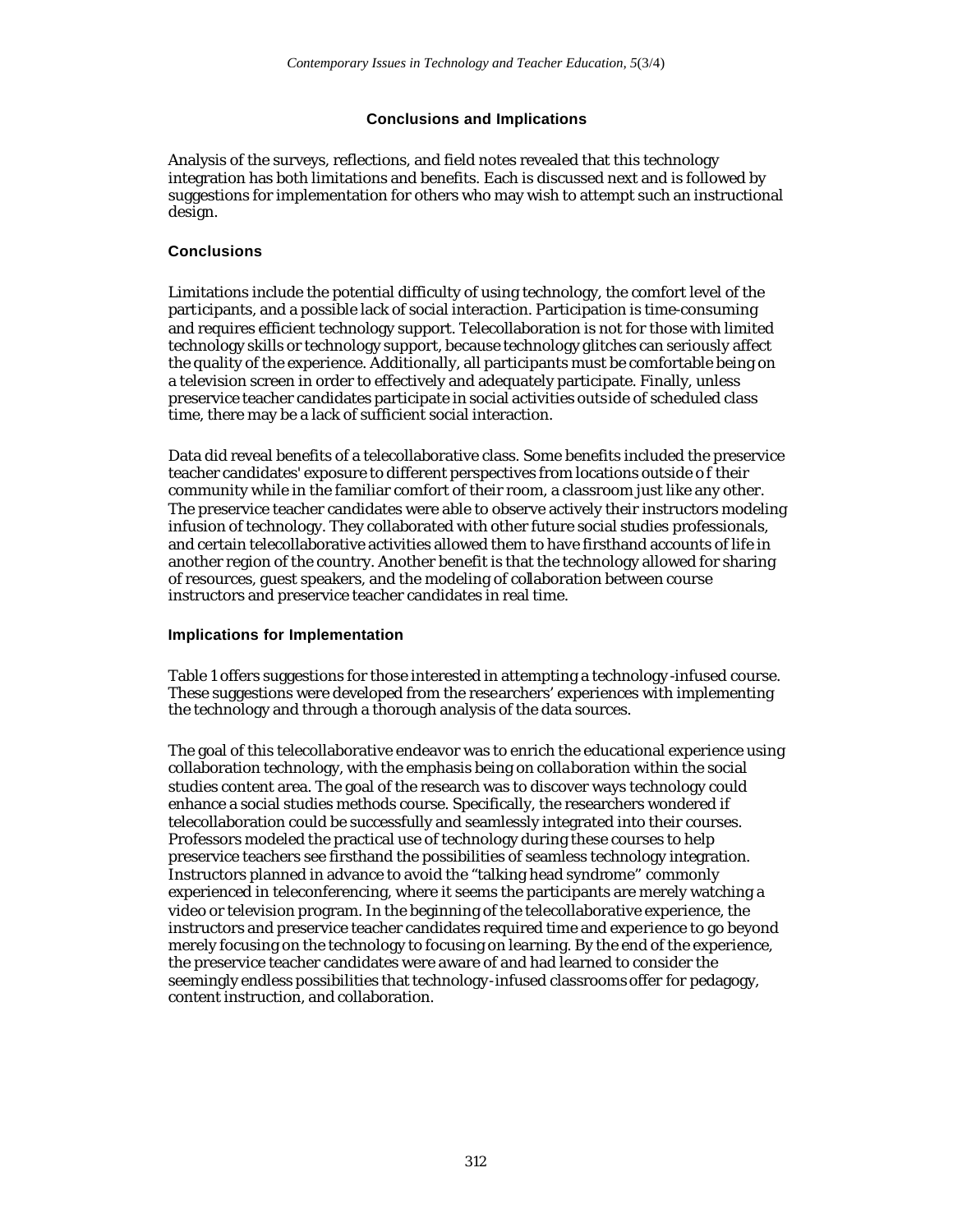#### **Table 1** *Tele-Advice*

| Advice                          | <b>Description</b>                                                                                                                                                                                                                                      |
|---------------------------------|---------------------------------------------------------------------------------------------------------------------------------------------------------------------------------------------------------------------------------------------------------|
| Start small                     | In the beginning, do not try to have telecollaborative<br>hook-ups each week.                                                                                                                                                                           |
| Be a reflective<br>practitioner | Following each hook-up, after the students leave,<br>spend time reviewing the pros and cons of what<br>occurred in the classroom via conference call, email,<br>chat rooms, or threaded discussions.                                                    |
| Collaborate                     | Experience other collaborative efforts. Be sure that this<br>type of collaboration is for you. Participate in<br>substantive collaborative efforts. Collaborate on a<br>small project with a colleague(s) or students in your<br>own geographic locale. |
| <b>Technology support</b>       | Establish a relationship with tech support staff in<br>advance of the telecollaboration. Be familiar with the<br>basic terms for the hardware and software needed. Be<br>sure the technology at both locales can "shake hands."                         |
| Interchange roles               | Prepare to interchange roles of teacher and student.<br>Encourage student-led activities and let students<br>"drive" the equipment.                                                                                                                     |
| Be patient                      | The first meetings will be awkward.                                                                                                                                                                                                                     |
| Review "netiquette"             | Discuss rules for behavior and mannerisms while<br>video-conferencing.                                                                                                                                                                                  |
| Be well-planned                 | Plan lessons carefully, but throw away agendas.                                                                                                                                                                                                         |
| Interaction                     | Provide students with opportunities to interact outside<br>of the hook-up. Consider using e-pals with helpful<br>guiding topics.                                                                                                                        |
| "Practice what you<br>preach"   | Be a collaborator and model collaboration.                                                                                                                                                                                                              |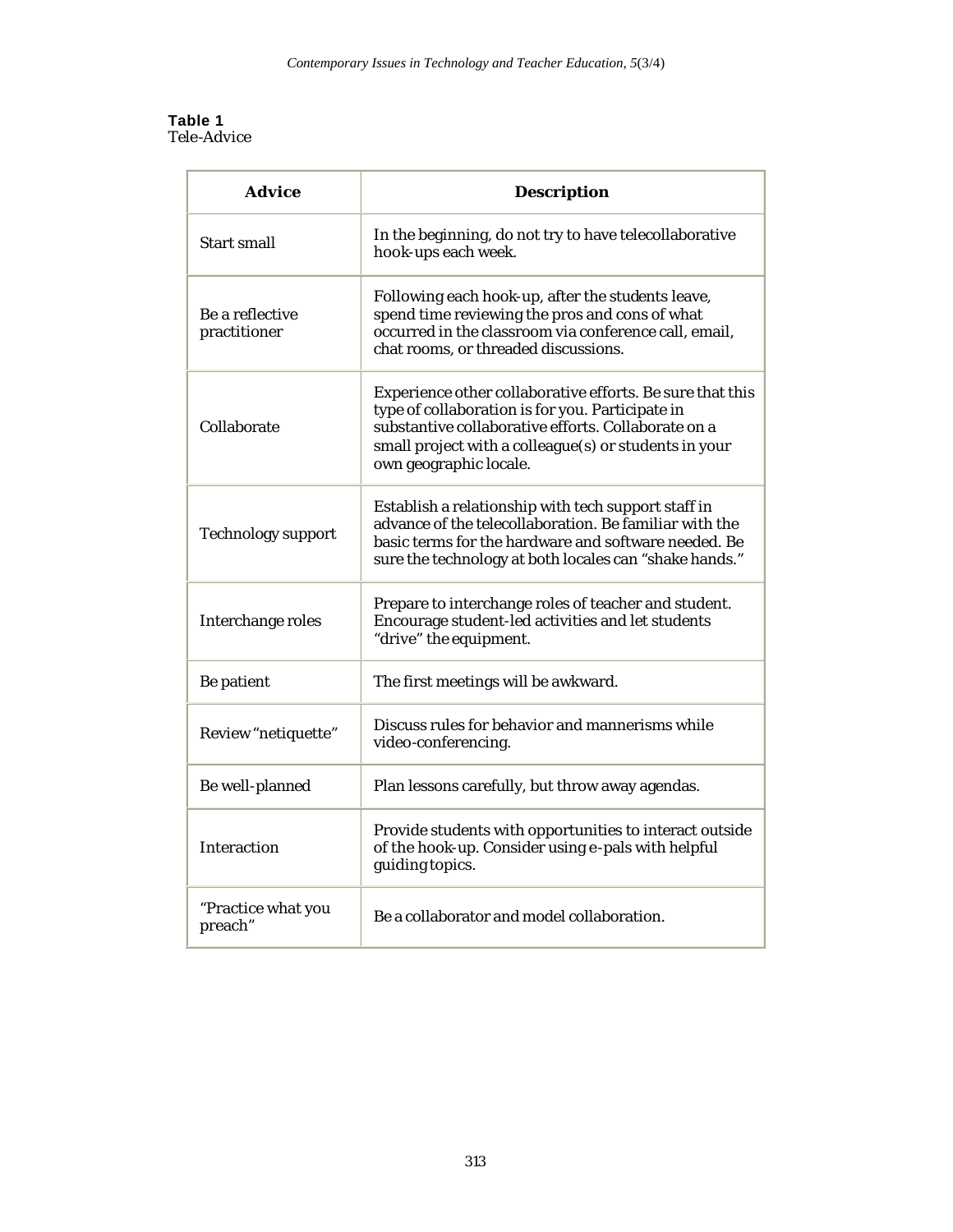# **References**

Aust, R., Newberry, B., O'Brien, J., & Thomas, J. (2005). Learning generatio n: Fostering innovation with tomorrow's teachers and technology. *Journal of Technology and Teacher Education, 13*(2), 167 -196.

Beisser, S. (1999, March). *Infusing technology in elementary social studies methods*. Paper presented at the annual meeting of the Society for Information Technology and Teacher Education. San Antonio, TX.

Bolick, C., Berson, M., Coutts, C., & Heinecke, W. (2003). Technology applications in social studies teacher education: A survey of social studies methods faculty. *Contemporary Issues in Technology and Teacher Education* [Online serial], *3*(3). Retrieved October 19, 2005, from http://www.citejournal.org/vol3/iss3/socialstudies/article1.cfm

Briggs, L. J. (Ed.). (1977). *Instructional design: Principles and applications*. Englewood Cliffs, NJ: Educational Technology.

Cooper, J., & Bull, G. (1997). Technology and teacher education: Past practice and recommended directions. *Action in Teacher Education, 19*(2), 97 -106.

Dawson, K., & Mason, C. (2000). *Collaborative dialogue: A web-based, multimedia case study shared among geographically disparate social studies educators*. In C. White (Ed.), *Social studies* (pp. 2003-2005). Norfolk, VA: Society for Information Technology and Teacher Education.

Dewey, J. (1974). *John Dewey on education: Selected writing*. Chicago: University of Chicago Press.

Diem, R. (2002, April). *An examination of the effects of technology instruction in social studies methods classes*. Paper presented at the annual meeting of the American Educational Research Association. New Orleans, LA.

Diem, R., Field, S., & Hernandez, A. (2003, April). *A first stage analysis of a professional development program for elementary, middle school, and secondary United States history teachers*. Paper presented at the annual meeting of the American Educational Research Association, Chicago, IL.

Glaser, B. G., & Straus, A. L. (1967). *The discovery of grounded theory*. Chicago: Aldine

Good, A. J., O'Connor, K. A., & Luce, E. F. (2004). Making long distance relationships work. *Meridian, 7* (2), 1 -15. Also available online from http://www.ncsu.edu/meridian/sum2004/relationships/

Harris, J. (1999). First steps in telecollaboration. *Learning and Leading with Technology, 27* (3), 54-57.

Harris, J. (2001, May). Teachers as telecollaborative project designers: A curriculumbased approach. *Contemporary Issues in Technology and Teacher Education, 1* (3), 429-442.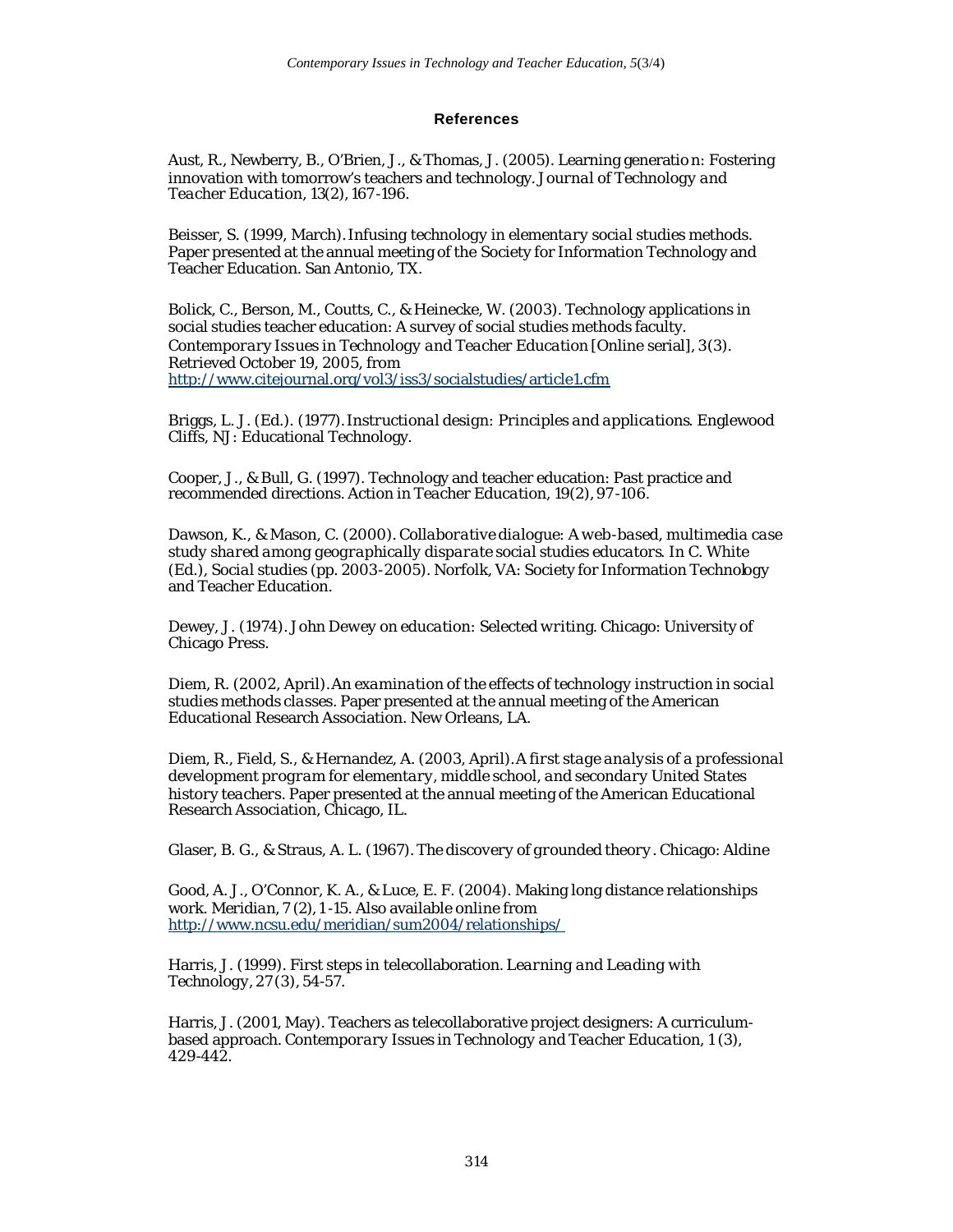Heafner, T. (2004). Using technology to motivate students to learn social studies. *Contemporary Issues in Technology and Teacher Education, 4* (1).

Karran, S., Berson, M., & Mason, C. (2001). Enhancing social science education through tele-collaborative teaching and learning. *Social Education, 65*(3), 151-153.

Killian, J., & Willhite, G. (2003). Electronic discourse in preservice teacher preparation. *Journal of Technology and Teacher Education, 11*(3), 377-395.

King, K., & Milson, A. (2002). *Integrated instruction in university methods courses: Applying science technology society*. Paper presented at the Annual International Conference of the Association for the Education of Teachers in Science, Charlotte, NC.

Knight, S., Pedersen, S., & Peters, W. (2004). Connecting the university with a professional development school: Pre-service Teachers' attitudes toward the use of compressed video. *Journal of Technology and Teacher Education, 12*(1), 139-154.

Kurtts, S., Hibbard, K., & Levin, B. (2005). Collaborative online problem solving with preservice general, education and special education teachers. *Journal of Technology and Teacher Education, 13*(3), 397 -414.

Lee, J. (2000). Assessing pre-service students' knowledge in a social studies methods course using digital resources. In C. White (Ed.), *Social studies* (pp. 1997 -2002). Norfolk, VA: Society for Information Technology and Teacher Education.

Lever-Duffy, J., McDonald, J., & Mizell, A. (2003). *Teaching and learning with technology*. Boston: Pearson Education.

Mason, C., & Berson, M. (2000). Computer mediated communication in elementary social studies methods: An examination of student's perceptions and perspectives. *Theory and Research in Social Education, 28*(4), 527 -545.

Mason, C., Berson, M., Diem, R., Hicks, D., Lee, J., & Dralle, T. (2000). Guidelines for using technology to prepare social studies teachers. *Contemporary Issues in Technology and Teacher Education, 1* (1), 107-116.

Merriam, S. B. (1998). *Qualitative research and case study applications in education*. San Francisco: Jossey-Bass.

National Council for the Social Studies. (1994). *Expectations for excellence*. Washington, DC: Author.

National Council for Accreditation of Teacher Education. (1997). *Technology and the new professional teacher: Preparing for the 21st century classroom*. Washington, DC: Author.

Owens, W. (1997). Preservice teachers' feedback about the Internet and the implications for social studies educators. *Social Studies, 90*(3), 133-141.

Parker, W. (2005). *Social studies in elementary education*. (12th ed.) Upper Saddle River, NJ: Pearson.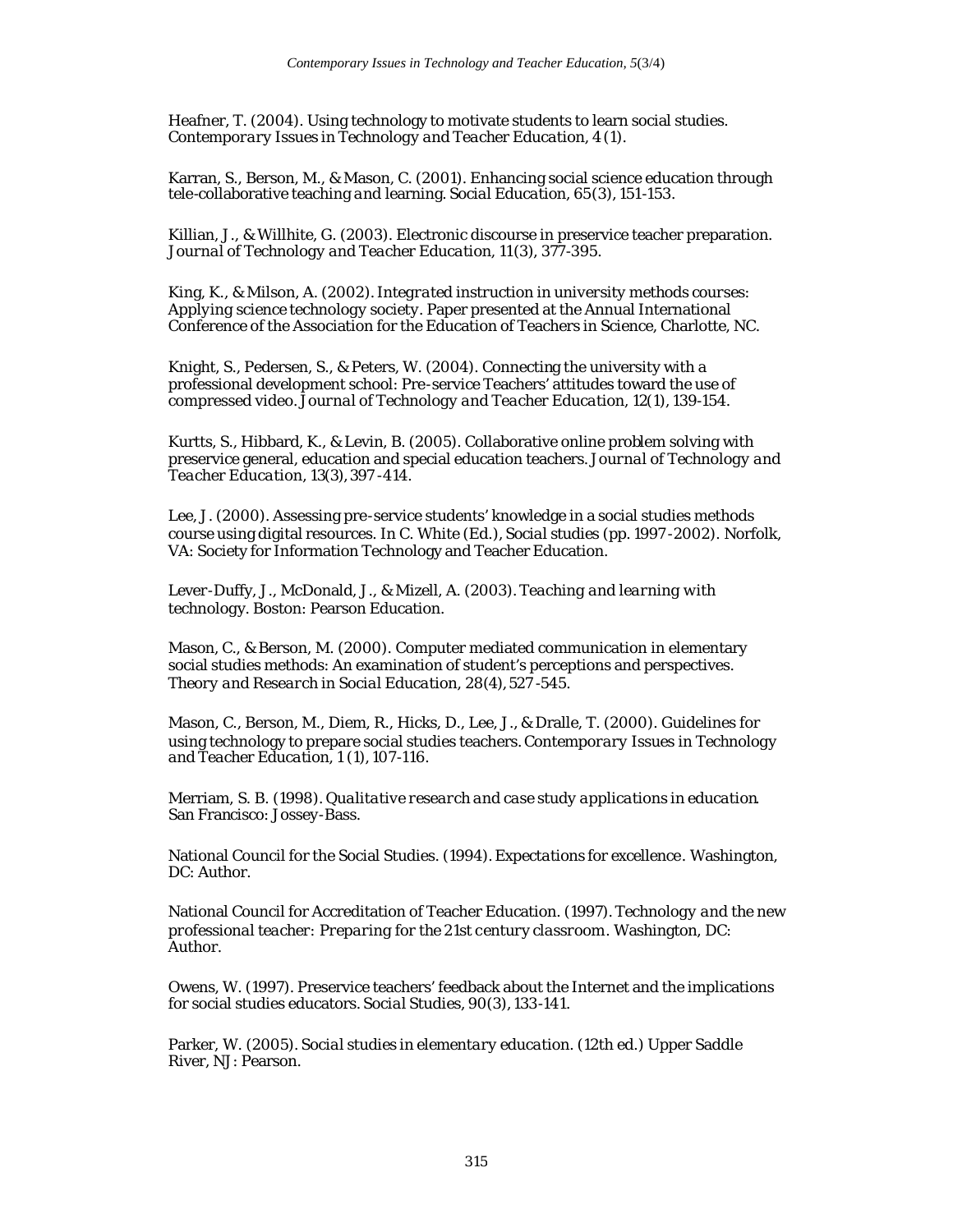Riley, K., & Stern, B. (2001). *Problems and possibilities of web-based instruction: Transforming social studies methods and practice*. Paper presented at the annual meeting of the National Council for the Social Studies, Washington, D.C.

Thornton, S. (2001). Educating the educators: Rethinking subject matter and methods. *Theory Into Practice, 40(*1), 72-79.

Tinzmann, M.B., Jones, B.F., Fennimore, T.F., Bakker, J., Fine, C., & Pierce, J. (1990). *What is the collaborative classroom?* Retrieved October 25, 2005, from the North Central Regional Educational Laboratory Web site: http://www.ncrel.org/sdrs/areas/rpl\_esys/collab.htm

Todd, N. (1993). Curriculum model for integrating technology in teacher education courses. *Journal of Computing in Teacher Education, 9*(3), 119-125.

Wellman, E., Creedman, M., & Flores, J. (2000). Beyond primary sources: A professional development collaboration designing technology integrated instruction for supporting K-12 historical thinking and understanding. In C. White (Ed.), *Social studies* (pp. 1990- 1996). Norfolk, VA: Society for Information Technology and Teacher Education.

Wetzel, K. (1993). Models for achieving computer competencies in preservice education. *Journal of Computing in Educational Technology, 9*(4), 4-6.

White, C. (2000). Hypergroups for social studies teachers: A critical issues dialog for technology integration. In C. White (Ed.), *Social studies* (pp. 2021-2027). Norfolk, VA: Society for Information Technology and Teacher Education.

Wilson, C. (1995). Issues in instructional design related to computer technology implementation in the classroom. *Delta Kappa Gamma Bulletin, 61* (3), 5 -9.

# **Author Note:**

Amy J. Good East Carolina University gooda@mail.ecu.edu

Katherine A. O'Connor East Carolina University oconnork@mail.ecu.edu

H. Carol Greene East Carolina University greeneh@mail.ecu.edu

Eric F. Luce University of Southern Mississippi Eric.Luce@usm.edu